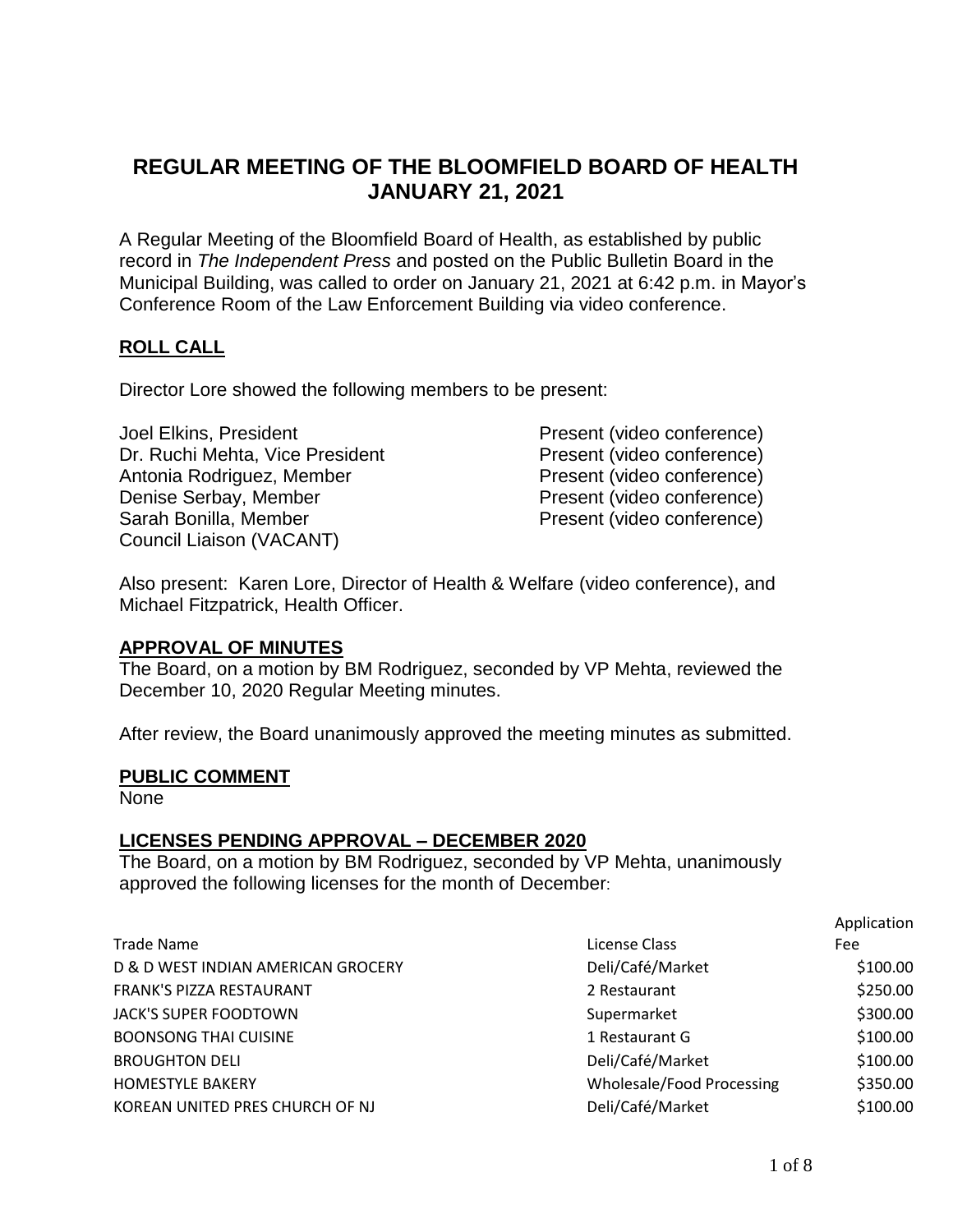| <b>BROOKDALE WINE &amp; LIQUORS</b>                 | Deli/Café/Market              | \$100.00 |
|-----------------------------------------------------|-------------------------------|----------|
| <b>ABUELO'S STEAK HOUSE</b>                         | 1 Restaurant G                | \$100.00 |
| PLAZA WINE & LIQUOR                                 | Deli/Café/Market              | \$100.00 |
| <b>MARIO'S FAMOUS PIZZA</b>                         | 1 Restaurant G                | \$100.00 |
| <b>KRAUSZER'S FOOD &amp; LIQUORS</b>                | Deli/Café/Market              | \$100.00 |
| <b>CLASSIC CAFE</b>                                 | Deli/Café/Market-With Seating | \$100.00 |
| <b>KRAUSZER'S FOOD STORE</b>                        | Deli/Café/Market              | \$100.00 |
| DUNKIN DONUTS #302831                               | Deli/Café/Market              | \$100.00 |
| DAGU LU INC DBA ORIGINAL NUMBER 1 CHINESE KITCHEN   | 1 Restaurant G                | \$100.00 |
| <b>JOHN'S DELI</b>                                  | Deli/Café/Market-With Seating | \$100.00 |
| NEVADA DINER                                        | 2 Restaurant                  | \$250.00 |
| <b>RACIOPPI'S TARALLES</b>                          | Deli/Café/Market              | \$100.00 |
| AKI ASIAN HOUSE                                     | 1 Restaurant G                | \$100.00 |
| PARADISE FIT NUTRITION                              | <b>Food Services</b>          | \$100.00 |
| <b>BELLA NAPOLI</b>                                 | 3 Restaurant                  | \$300.00 |
| <b>BLOOMFIELD STEAK &amp; SEAFOOD</b>               | 3 Restaurant                  | \$300.00 |
| EL MATADOR 2 LLC                                    | 2 Restaurant                  | \$250.00 |
| <b>SUBWAY</b>                                       | 1 Restaurant G                | \$100.00 |
| <b>IHOP #4677</b>                                   | 3 Restaurant                  | \$300.00 |
| NY GYRO KING                                        | 1 Restaurant G                | \$100.00 |
| <b>GEBA SUSHI</b>                                   | Deli/Café/Market              | \$100.00 |
| ORIGINAL TROPICAL FOOD                              | Deli/Café/Market              | \$100.00 |
| PLAZA DINER                                         | 1 Restaurant G                | \$100.00 |
| <b>SEVEN ELEVEN</b>                                 | Deli/Café/Market              | \$100.00 |
| <b>CARVEL</b>                                       | Deli/Café/Market              | \$100.00 |
| STAMNA GREEK TAVERNA                                | 2 Restaurant                  | \$250.00 |
| Jay's Fish Market                                   | <b>Food Services</b>          | \$100.00 |
| MAN HING CHINESE RESTAURANT                         | 1 Restaurant G                | \$100.00 |
| <b>RITAS WATER ICE</b>                              | Deli/Café/Market              | \$100.00 |
| <b>BRANDON'S COFFEE SHOP</b>                        | Deli/Café/Market-With Seating | \$100.00 |
| Wabi-Sabi                                           | 2 Restaurant                  | \$100.00 |
| <b>MONICA'S SALON</b>                               | <b>BEAUTY/BAR 1-4</b>         | \$75.00  |
| AMINA BS HAIRBRAIDING                               | BEAUTY/BAR5-10                | \$100.00 |
| PRECIOUS MOMENTS CHILDCARE AND LEARNING CENTER, LLC | CHILD CARE FAC                | \$30.00  |
| FIRST CLASS LEARNING CENTER                         | CHILD CARE FAC                | \$30.00  |
| <b>TOP HEALTH SPA</b>                               | BEAUTY/BAR5-10                | \$100.00 |
| <b>ANNIE ART NAILS</b>                              | BEAUTY/BARB11+                | \$150.00 |
| D & Y BLOOMFIELD BARBER SHOP LLC                    | <b>BEAUTY/BAR 1-4</b>         | \$75.00  |
| <b>TINY TREASURES</b>                               | CHILD CARE FAC                | \$30.00  |
| RAINBOW BEAUTY SALON                                | BEAUTY/BARB11+                | \$150.00 |
| <b>WATCHUNG PRESBY CHURCH</b>                       | <b>EXEMPT</b>                 | \$0.00   |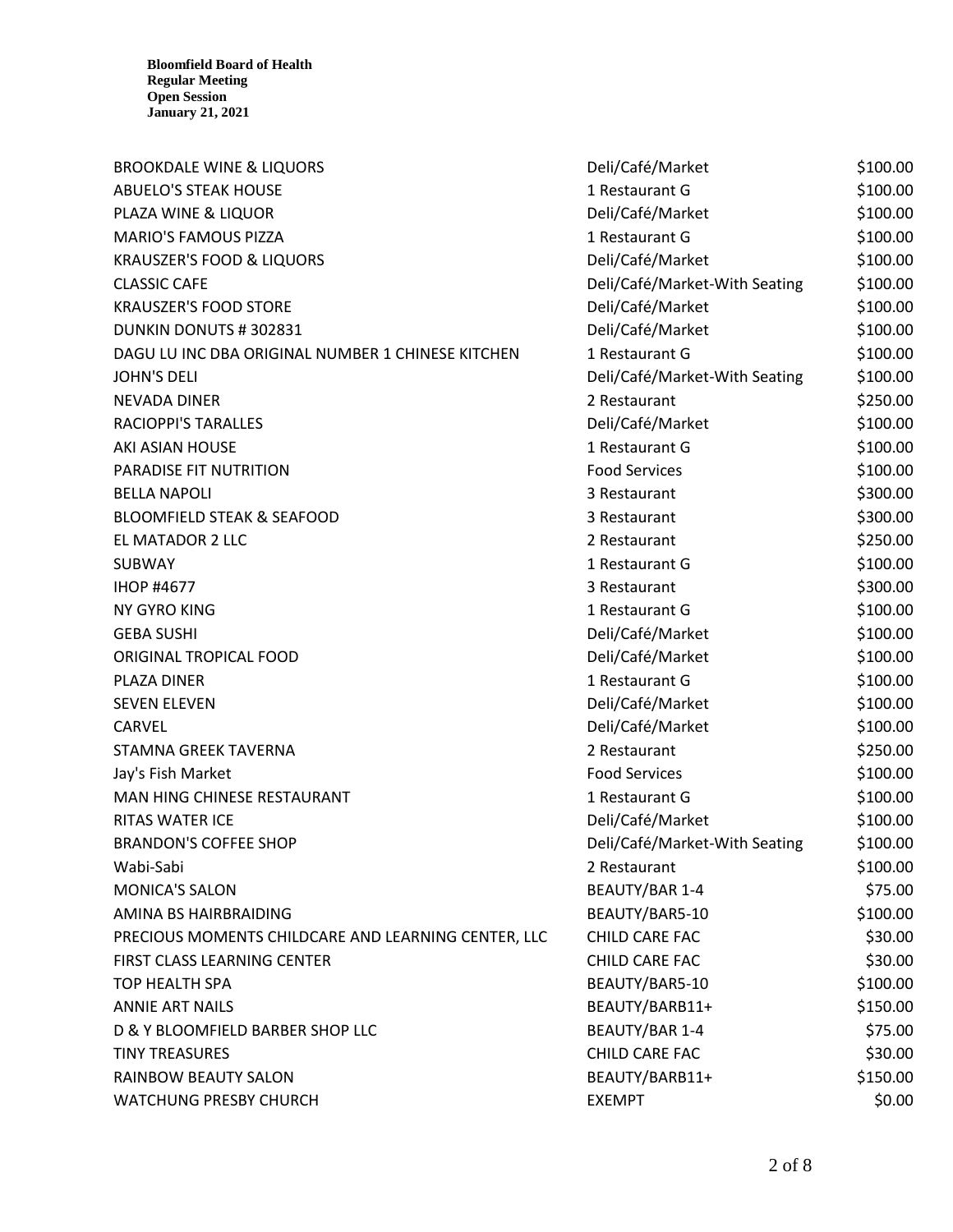| <b>PINK NAILS</b>                        | BEAUTY/BAR5-10        | \$100.00 |
|------------------------------------------|-----------------------|----------|
| <b>BS SALLY HAIR BRAIDING</b>            | <b>BEAUTY/BAR 1-4</b> | \$75.00  |
| <b>Kimmy Nails</b>                       | BEAUTY/BARB11+        | \$150.00 |
| Elite Day Care LLC                       | CHILD CARE FAC        | \$30.00  |
| <b>NABILLERA NAILS</b>                   | BEAUTY/BARB11+        | \$150.00 |
| <b>4 SEASONS NAILS</b>                   | BEAUTY/BARB11+        | \$150.00 |
| JEIDY LIZ NAIL SALON                     | BEAUTY/BAR5-10        | \$100.00 |
| <b>FUTURE E. NAILS</b>                   | BEAUTY/BAR5-10        | \$100.00 |
| <b>JENNY'S NAILS</b>                     | BEAUTY/BAR5-10        | \$100.00 |
| <b>BELLEZA LATINA SALON &amp; SPA</b>    | BEAUTY/BAR5-10        | \$100.00 |
| <b>EXCELLENCE BEAUTY SALON &amp; SPA</b> | <b>BEAUTY/BAR 1-4</b> | \$75.00  |
| PARK UNITED METHODIST CHURCH             | <b>EXEMPT</b>         | \$0.00   |
| <b>GAIL ANN'S BEAUTY SHOP</b>            | BEAUTY/BAR5-10        | \$100.00 |

# **REVIEW OF THE DECEMBER 2020 COMMUNICATIONS**

The Board, on a motion by BM Rodriguez, seconded by VP Mehta, reviewed and unanimously voted to accept the December 2020 communications.

# **DECEMBER 2020 FINANCIAL REPORTS**

The Board, on a motion by BM Rodriguez, seconded by VP Mehta, unanimously voted to accept the December 2020 Financial Reports.

# **HEALTH OFFICER'S REPORT**

Michael Fitzpatrick, Health Officer, reported on the following:

- COVID-19 Mr. Fitzpatrick reported on contact tracing and cases being investigated. Tracing continues 7 days a week.
- Resident Covid-19 testing is ongoing and held on Wednesdays in the Municipal lot.
- Vaccine availability remains limited. Essex County sites operating. Currently, the Health Department has not received any vaccine to begin immunizations. Residents will need to contact the County to receive an appointment to be vaccinated. Efforts by the State to increase the supply is ongoing. Updates availability on the County website.
- The Department continues normal operations with staff diligently to address resident concerns. Covid-19 precautions remain in effect.

# **DIRECTOR OF HEALTH AND WELFARE REPORT**

The Director provided the following report to the Board:

- Mayor Venezia continues to support ongoing testing and possible expansion. Currently looking into options available.
- Report provided on MLK Day of Service that was coordinated with MLK Day Committee, NTNN and Human Services. A detailed report on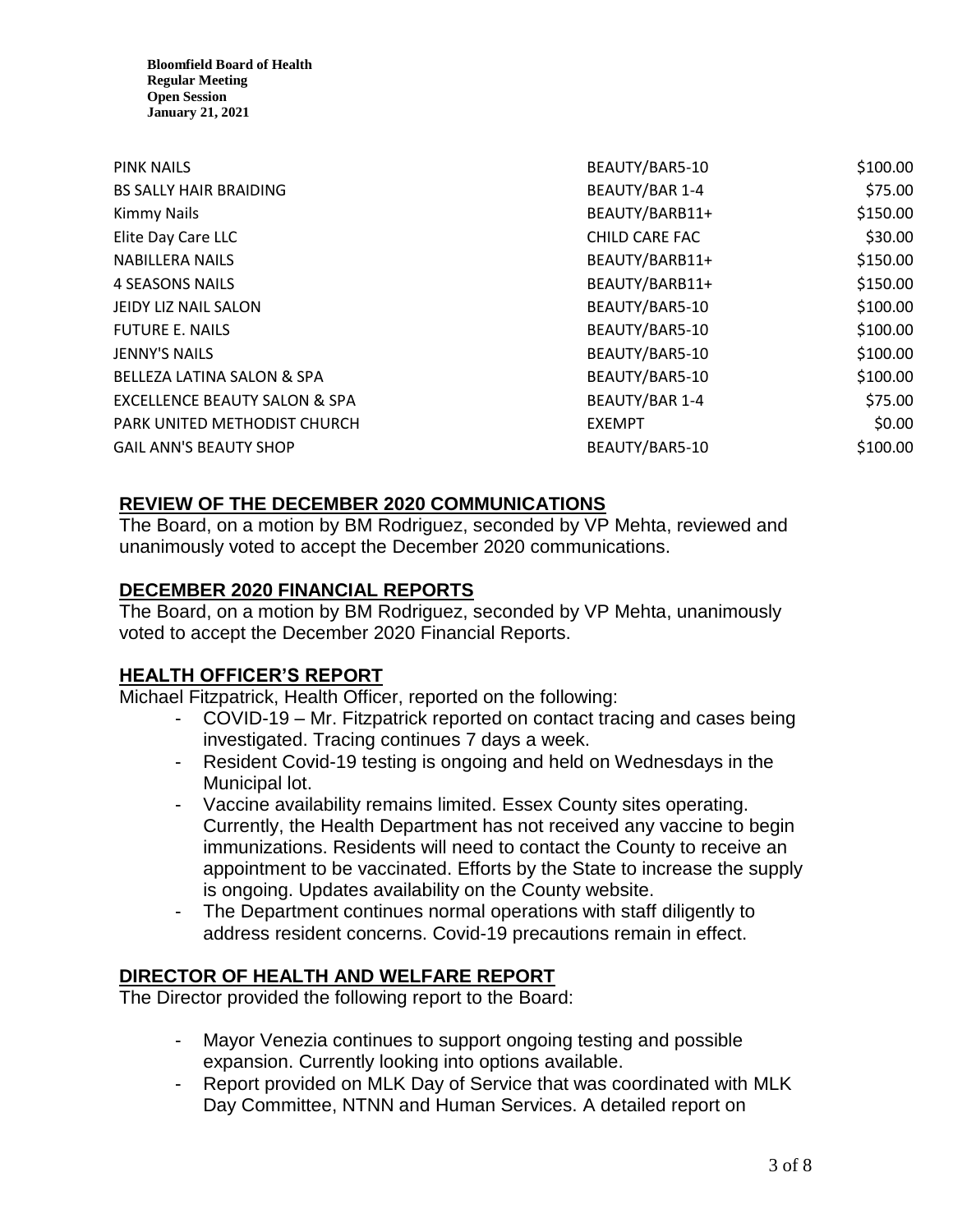> activities was submitted by the Director in the Board's monthly Human Services report.

- The Nursing Office has been temporarily relocated to another office on the lower level of the municipal building as a result of a water leak. Efforts are underway to fix the problem. Unclear on the extend of the damage or timeframe needed to repair.
- Detailed reports on Health Education, Nursing, Environmental, Vital Records and Human Services activities was submitted in the monthly reports.
- BM Bonilla inquired if there were any testing eligibility requirements Director Lore informed that residents can be tested as many times as they want. There are recommendations on when people should be tested that is based on CDC guidelines.

## **COUNCIL LIAISON'S REPORT**

No report.

### **BOARD PRESIDENT'S REPORT**

No report.

#### **UNFINISHED BUSINESS**

None

### **NEW BUSINESS**

# *"RESOLUTION – INTERGOVERNMENTAL SERVICES*

The Board, on a motion by BM Rodriguez, seconded by VP Mehta, opened discussion on this matter.

After discussion, the Board unanimously voted on the following Resolution:

#### **INTERGOVERNMENTAL SERVICES RESOLUTION**

**WHEREAS**, N.J.S.A. 26:3-1 requires every New Jersey municipality to have a Board of Health; and

**WHEREAS**, N.J.S.A. 26:3-2 allows a local Board of Health to adopt rules, regulations and ordinances for its government and that of its officers and employees; and

**WHEREAS**, the Board of Health of the Township of Bloomfield has determined that in order to fulfill its State Mandate and in keeping with the purpose and intent of New Jersey State Statutes on shared services; and

**WHEREAS**, the Board of Health has determined that the following services can be provided by the Township of Bloomfield in a way that promotes economies of scale.

**NOW, THEREFORE, BE IT RESOLVED** that the Board of Health of the Township of Bloomfield, New Jersey, does hereby approve retaining the services of the Township of Bloomfield for the 2021 calendar year as follows:

- A. Accounting Services
- B. All Payroll Services
- C. Human Resources and benefits management excluding the following: employment in accordance with N.J.S.A. 26:3-
- 19 et seq., termination and discipline
- D. Facilities management of the Board's offices and buildings
- E. Management Information Systems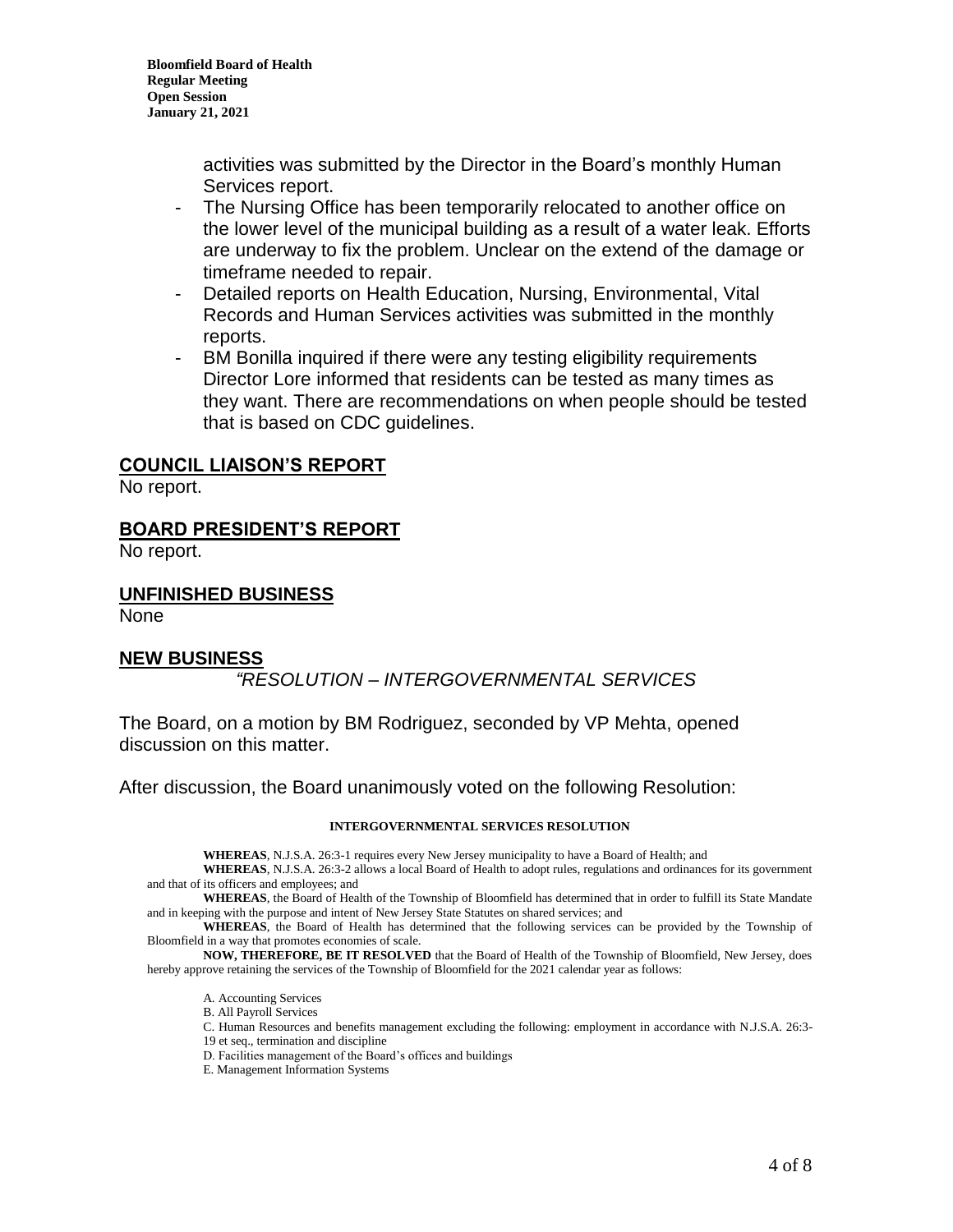### *"RESOLUTION – NON-FAIR & OPEN CONTRACT FOR MEDICAL DIRECTOR & STANDING ORDERS"*

The Board, on a motion by BM Rodriguez, seconded by VP Mehta, opened discussion on this matter.

After discussion, the Board unanimously voted on the following Resolution:

#### **RESOLUTION AUTHORIZING THE AWARD OF A NON-FAIR AND OPEN CONTRACT FOR A MEDICAL DIRECTOR AND STANDING ORDERS**

**WHEREAS**, the Board of Health of the Township of Bloomfield has a need for a Medical Director to fill standing orders and is going to award the contract as a non-fair and open contract pursuant to the provisions *N.J.S.A. 19:44A-20.5*; and

**WHEREAS**, the Board of Health's Director of Health & Human Services has determined and certified in writing that the value of the services will not exceed \$17,500; and

**WHEREAS**, the term of this contract will begin January 1, 2021 and expire on December 31, 2021; and

**WHEREAS**, Bloomfield ImmediCenter. (hereinafter "provider") has indicated it will act as the Medical Director for the Health Division of the Department of Health and Human Services of the Township of Bloomfield in accordance with the terms of their contract; and

**WHEREAS**, Provider has completed and submitted as part of the contract a Business Entity Disclosure Certification which certifies that provider has not made any reportable contributions to a political or candidate committee in the Township of Bloomfield and/or the Board of Health Members in the previous one year, and that the contract will prohibit provider, its agents and/or employees from making any reportable contributions during the term of the contract; and

WHEREAS, the Board of Health's Director of Health & Human Services has certified that funds are available to cover the cost of this service.

**NOW, THEREFORE, BE RESOLVED** that the President and Members of the Board of Health of the Township of Bloomfield authorizes the President of the Board of Health to enter into a contract with provider as described herein; and

**BE IT FURTHER RESOLVED** that the Business Disclosure Entity Certification and the Determination of Value be placed on file with this resolution; and

**BE IT FURTHER RESOLVED** that this resolution and the contract itself shall be available for public inspection at the office of the Board of Health's Director of Health & Human Services during regular business hours; and

### *"ROLL CALL RESOLUTION – LABORATORY TESTING"*

### The Board, on a motion by BM Rodriguez, seconded by VP Mehta, opened discussion on this matter.

#### After discussion, the Board unanimously voted on the following Resolution:

Acceptance of the Garden State Laboratories, Inc. contract for the calendar year 2021 year not to exceed \$3,229.87 for the year.

#### **ROLL CALL VOTE**

| <b>BOARD MEMBERS</b>             | YES | NO. | <b>ABSTAIN</b> | <b>ABSENT</b> |
|----------------------------------|-----|-----|----------------|---------------|
|                                  |     |     |                |               |
| <b>JOEL ELKINS, MEMBER</b>       |     |     |                |               |
| <b>ANTONIA RODRIGUEZ, MEMBER</b> |     |     |                |               |
| DR. RUCHI MEHTA. MEMBER          |     |     |                |               |
| <b>DENISE SERBAY, MEMBER</b>     |     |     |                |               |
| <b>SARAH BONILLA, MEMBER</b>     |     |     |                |               |

### *"RESOLUTION – BOH/DEPARTMENT WEBSITE AS OFFICIAL NOTIFICATION/PAY-TO-PLAY"*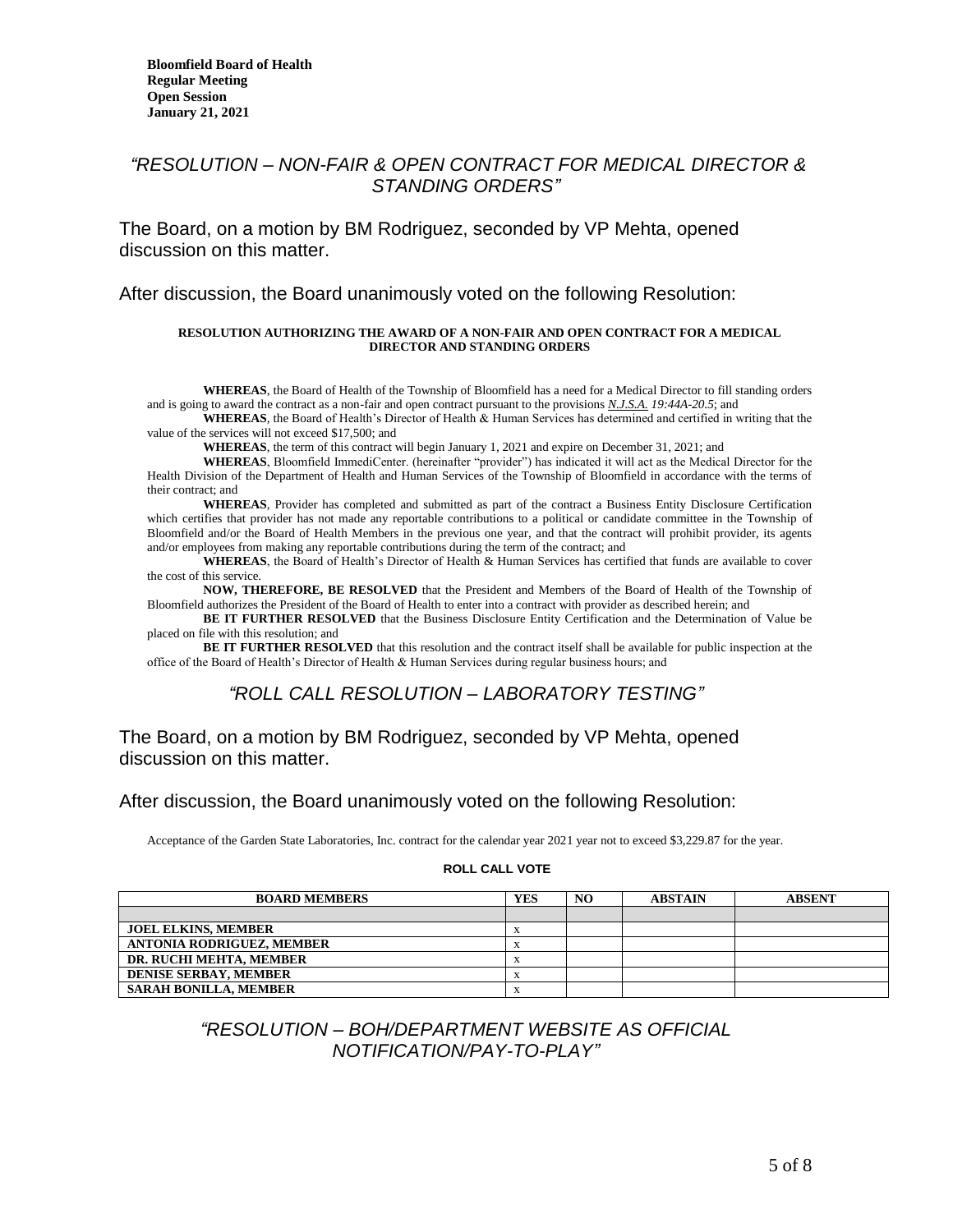The Board, on a motion by BM Rodriguez, seconded by VP Mehta, opened discussion on this matter.

After discussion, the Board unanimously voted on the following Roll Call Resolution:

#### **RESOLUTION DESIGNATING INTERNET WEBSITE FOR OFFICIAL NOTIFICATION PURSUANT TO NEW JERSEY LOCAL UNIT PAY-TO-PLAY LAW**

**WHEREAS**, the Board of Health of the Township of Bloomfield ("Board"), is subject to the provisions of N.J.S.A. 19:44A-20.4 et seq., the "New Jersey Local Unit Play-To-Play" law ("Law"); and

**WHEREAS**, as part of the "fair and open process" contained in the Law, the related contract to be awarded under the "fair and open process" shall be "publicly advertised in newspapers or on the Internet website maintained by the public entity" (N.J.S.A. 19:44A-20.7); and

**WHEREAS**, the Board of Health of the Township of Bloomfield maintains its Internet website at <http://www.bloomfieldtwpnj.com/164/Board-of-Health> ; and

**WHEREAS**, the Board desires to designate the Board of Health's Website as the official notification source for all contracts to be awarded as part of the "fair and open process" pursuant to the Law.

**NOW, THEREFORE, BE IT RESOLVED** by the Board of Health of the Township of Bloomfield, as follows:

- 1. The Board hereby designates the Board of Health of the Township of Bloomfield's Internet Website at www.bloomfieldtwpnj.com/health as the official notification source for contracts to be awarded as part of the "fair and open process" contained in N.J.S.A. 19:44A-20.4 et seq., the "New Jersey Local Unit Pay-To-Play" law; and
- 2. The Board in not precluded from utilizing its official legal newspaper for notification when it so desires.

### *"RESOLUTION – NON-FAIR & OPEN CONTRACT FOR NURSE PRACTIONER FOR PSYCHIATRIC SERVICES"*

The Board, on a motion by BM Rodriguez, seconded by VP Mehta, opened discussion on this matter.

After discussion, the Board unanimously voted on the following Resolution:

#### **RESOLUTION AUTHORIZING THE AWARD OF A NON-FAIR AND OPEN CONTRACT FOR A NURSE PRACTITIONER FOR PSYCHIATRIC SERVICES**

**WHEREAS**, the Board of Health of the Township of Bloomfield has a need for a Nurse Practitioner for psychiatric services and is going to award the contract as a non-fair and open contract pursuant to the provisions *N.J.S.A. 19:44A-20.5*; and

**WHEREAS**, the Board of Health's Director of Health & Human Services has determined that the value of the services will not exceed \$17,500 for psychiatric consultation services for 2021; and

**WHEREAS**, the term of this contract is to begin January 1, 2021 and ending December 31, 2021; and

**WHEREAS**, Kim Dolan, APN (hereinafter Kim Dolan), has indicated she will act as a Nurse Practitioner to administer psychiatric services for the Board of Health of the Township of Bloomfield in accordance with the terms of its contract; and

**WHEREAS**, Kim Dolan, has completed and submitted a Business Entity Disclosure Certification which certifies Kim Dolan has not made any reportable contributions to a political or candidate committee in the Township of Bloomfield and/or the Board of Health Members in the previous one year, and that the contract will prohibit Kim Dolan, her agents and/or employees from making any reportable contributions during the term of the contract; and

**WHEREAS**, Kim Dolan understands the Board and Township are public entities and that, as a result, this Agreement is subject to the availability of funds and final adoption of a 2021 budget; and

**NOW, THEREFORE, BE RESOLVED** that the President and Members of the Board of Health of the Township of Bloomfield authorizes the President of the Board of Health to enter into a contract with Kim Dolan as described herein; and

**BE IT FURTHER RESOLVED** that the Business Disclosure Entity Certification and the Determination of Value be placed on file with this resolution; and

**BE IT FURTHER RESOLVED** that this resolution and the contract itself shall be available for public inspection at the office of the Board of Health's Director of Health & Human Services during regular business hours.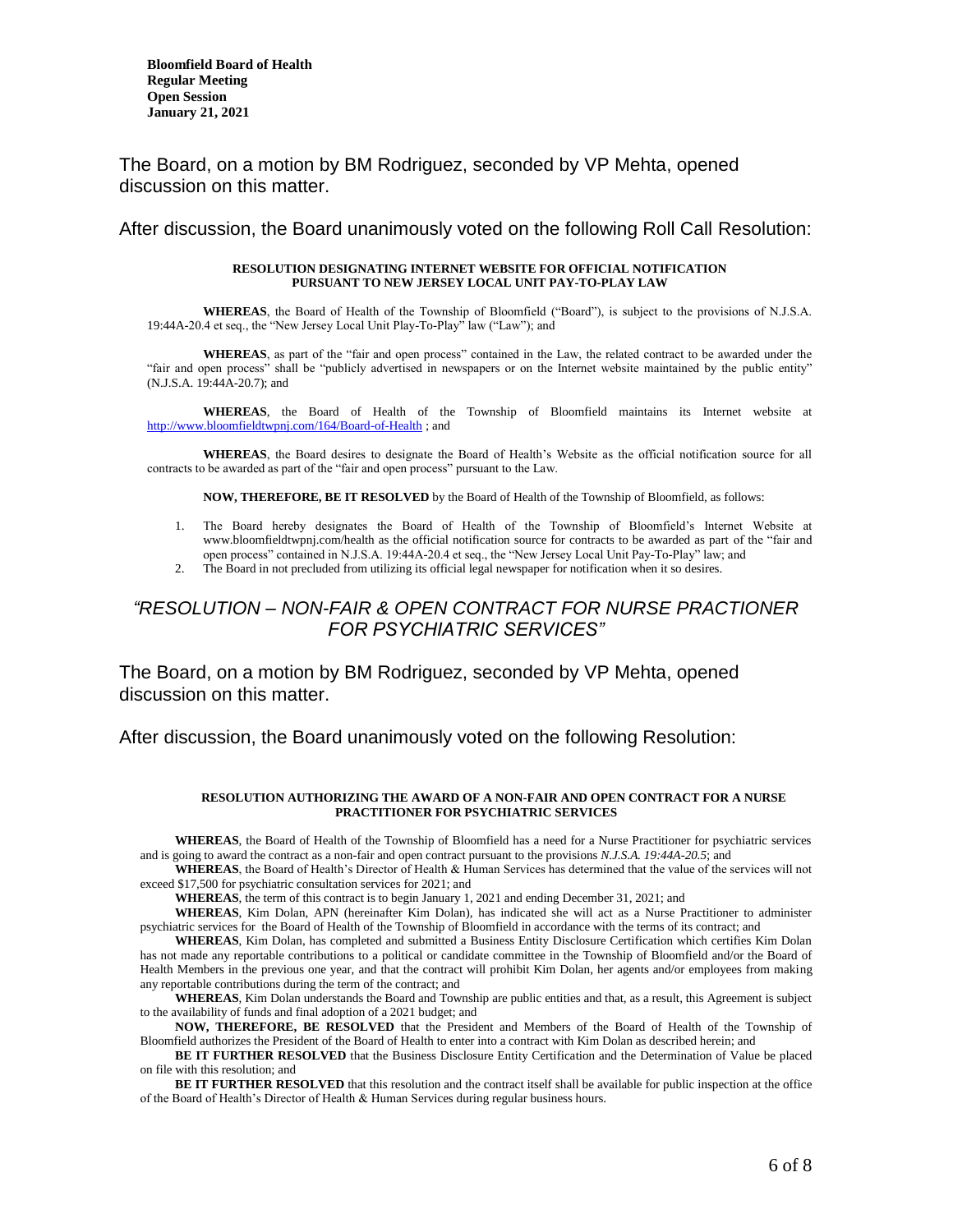## *"RESOLUTION – RATIFYING RESIGNATION, RETIRMENT, SEPERATION, OR TERMINATION – BOARD OF HEALTH EMPLOYEE(S)"*

The Board, on a motion by BM Rodriguez, seconded by VP Mehta, opened discussion on this matter.

After discussion, the Board unanimously voted on the following Resolution:

#### **R E S O L U T I O N – RATIFYING RESIGNATION, RETIREMENT, SEPARATION, OR TERMINATION OF TOWNSHIP EMPLOYEE/BOARD AND COMMISSION**

**WHEREAS**, the following employee has retired, resigned or is no longer working for the Bloomfield Board of Health: Name Effective Contract Title Contract Title Effective Effective Jenna Atmeh REHS Trainee December 30, 2020

**WHEREAS**, the aforementioned employees have notified the Director of Health & Welfare that it is their desire to resign, retire or separate from their positions with the Board of Health of the Township of Bloomfield.

**NOW, THEREFORE, BE IT RESOLVED** by the Board of Health of the Township of Bloomfield that the Board hereby accepts the above notices.

**BE IT FURTHER RESOLVED** that the Board herby instructs the Director of Health & Welfare to complete all necessary paperwork and take other actions as necessary to properly effectuate said notices.

### *"RESOLUTION – RATIFYING TITLE CHANGE, MODIFICATION OF HOURS WORKED, OR NEW HIRE – BOARD OF HEALTH EMPLOYEES"*

The Board, on a motion by BM Rodriguez, seconded by VP Mehta, opened discussion on this matter.

After discussion, the Board unanimously voted on the following Resolution:

#### **R E S O L U T I O N – RATIFYING TITLE CHANGE, MODIFICATION OF HOURS WORKED or NEW HIRE BOARD OF HEALTH EMPLOYEE**

**WHEREAS**, in order to meet the obligations required by the Board of Health to carry out their current responsibilities for the Township and contracting communities, the following personnel changes are recommended; and

**WHEREAS**, the Board of Health, by New Jersey State Statute, N.J.S.A. 26:3-19 may employ such personnel as it may deem necessary in order to maintain efficiency and productivity and fix the duties and compensation of its appointees; and

**WHEREAS,** the following employee(s) have demonstrated the efficiency, competency, license, and/or skills required to perform these duties:

| <b>NAME</b>           | <b>TITLE</b>           | <b>STEP</b>    | <b>EFFECTIVE</b>  | <b>EMPLOYMENT DESIGNATION</b>                                                                                                                                                                              |
|-----------------------|------------------------|----------------|-------------------|------------------------------------------------------------------------------------------------------------------------------------------------------------------------------------------------------------|
|                       |                        |                |                   |                                                                                                                                                                                                            |
| Daniela Marquez-Ponce | <b>REHS</b>            | $\overline{2}$ | December 21, 2020 | Full Time (DECLINED EMPLOYMENT) **                                                                                                                                                                         |
| <b>TBD</b>            | <b>REHS</b>            | $\overline{c}$ | <b>TBD</b>        | Authorization to approve the hiring of an<br>REHS in place of the above candidate at the<br>same step through the Director of Health &<br>Welfare and memorialized at the next Board of<br>Health Meeting. |
| Marlene Carmona       | <b>Graduate Nurse</b>  | $\overline{c}$ | January 19, 2021  | Not to exceed 28hrs a week/Part Time<br>Temporary (Lead and Strengthening)<br>Vulnerable Population Grant)                                                                                                 |
| Saharra L. Dixon      | <b>Health Educator</b> |                | February 8, 2021  | Not to exceed 28hrs a week                                                                                                                                                                                 |